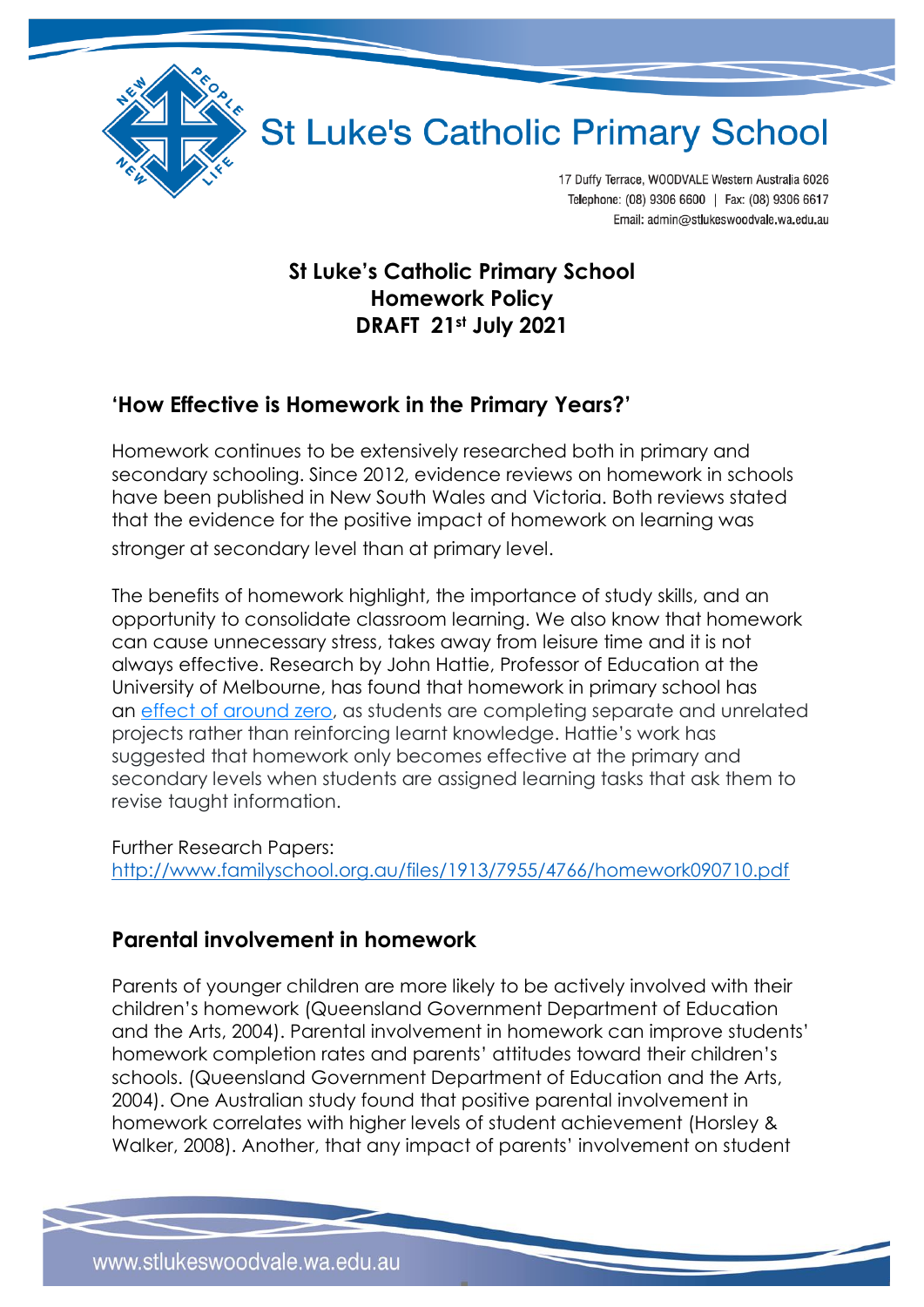

17 Duffy Terrace, WOODVALE Western Australia 6026 Telephone: (08) 9306 6600 | Fax: (08) 9306 6617 Email: admin@stlukeswoodvale.wa.edu.au

achievement is not substantial (Blazer, 2009), except among the youngest students, it is negligible to nonexistent (Patall, Cooper, & Robinson, 2008).

There are risks in encouraging parents to assist with homework. Parents can confuse children by using different instructional techniques to the teacher or can even undermine their child's sense of academic autonomy (Cooper & Valentine, 2001). The research suggests that parents should be somewhat, but not too greatly, involved in their children's homework (Blazer, 2009).

### **Rationale**

St Luke's Catholic Primary School sees homework as an instructional technique that provides students with opportunities to deepen and practice their understanding and skills.

Homework will give children the opportunity to review class work, accept responsibility for their learning and adopt routines to support good study habits. The goal is for children to be able to transfer skills learnt at school to other activities and situations. Teachers will set homework that they believe is appropriate to the individual needs of the child.

The school values and understands that family and special occasions may mean that homework is not always completed. Extracurricular and family commitments are also considered as important learning experiences. Children need to take responsibility for the completion of set homework.

In Term 4, homework will be reduced to support the demands of the end of *the school year. It is still expected that the children will read each day.*

### **General Information**

- Homework will be assigned Monday-Thursday and distributed on a weekly basis, giving children flexibility in when they complete the tasks
- In Upper Primary homework is also assigned to prepare the children for High School expectations and to consolidate what is learnt in class
- Children from Years 4-6 will have a Homework Diary
- Parents and teachers will check and sign diaries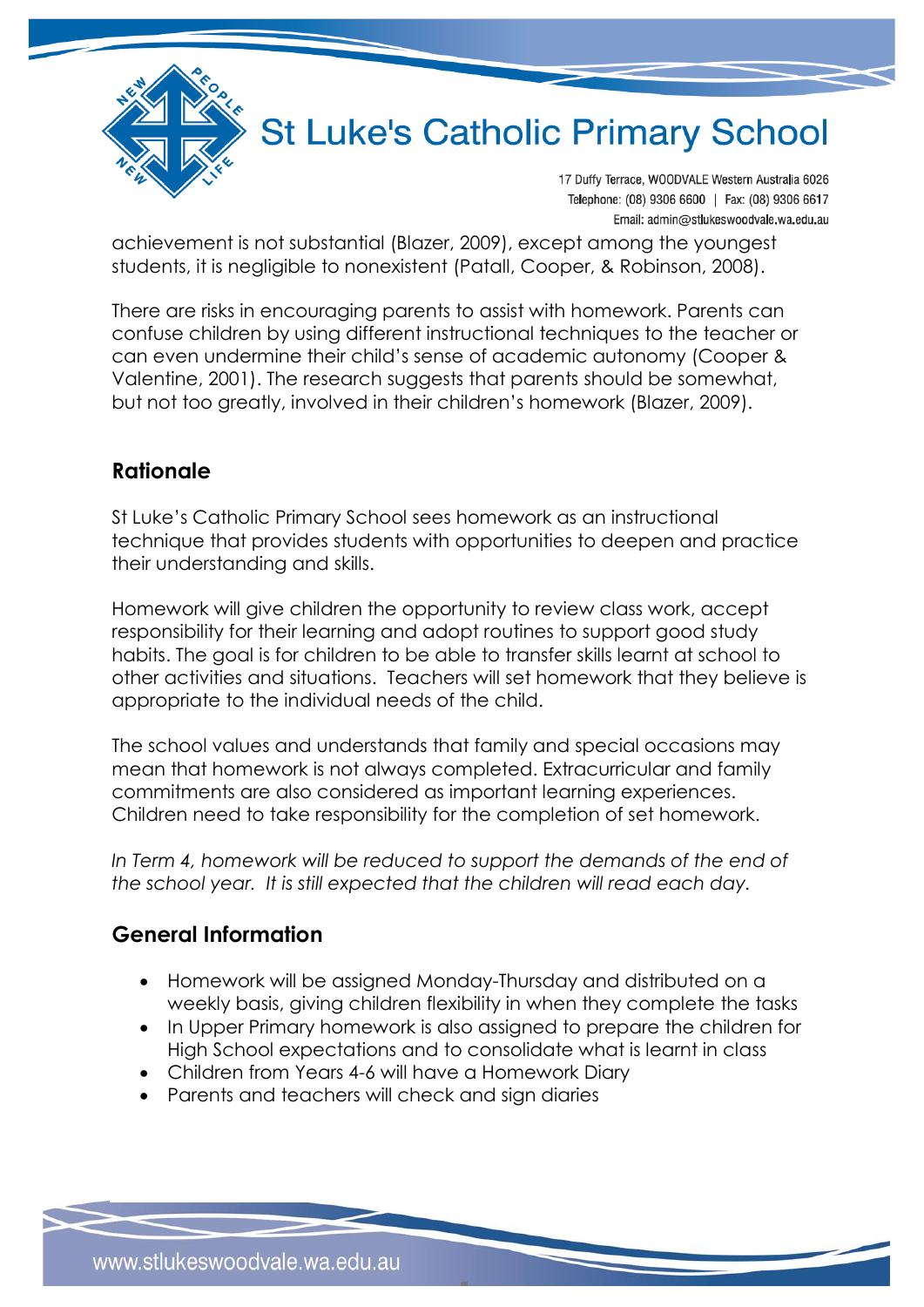

17 Duffy Terrace, WOODVALE Western Australia 6026 Telephone: (08) 9306 6600 | Fax: (08) 9306 6617 Email: admin@stlukeswoodvale.wa.edu.au

### **Year Level Homework Outline**

The following is an outline of the homework expectation for each year level. This is a guide only and may be subject to change.

## **Pre-Primary – Up to 10 minutes**

Home Reading (Beginning Term 3)

#### **Year 1 – Up to 20 minutes** Home Reading

**Spelling** 

### **Year 2 – Up to 20 minutes**

Home Reading Spelling Mathematics Revision

### **Year 3 – Up to 30 minutes**

Home Reading Spelling Mathematics Revision and Times Table Fluency

### **Year 4 – Up to 30 minutes**

Home Reading – 15 minutes Spelling – 10 minutes Mathematics Revision and Times Table Fluency

### **Year 5 – Up to 40 minutes**

Home Reading Spelling Mathematics Revision and Times Table Fluency Curriculum Revision (Note-Taking skills are taught in class)

#### **Year 6 – Up to 40 minutes**

Home Reading Spelling Mathematics Revision and Times Table Fluency Curriculum Revision (Note – taking skills are taught in class)